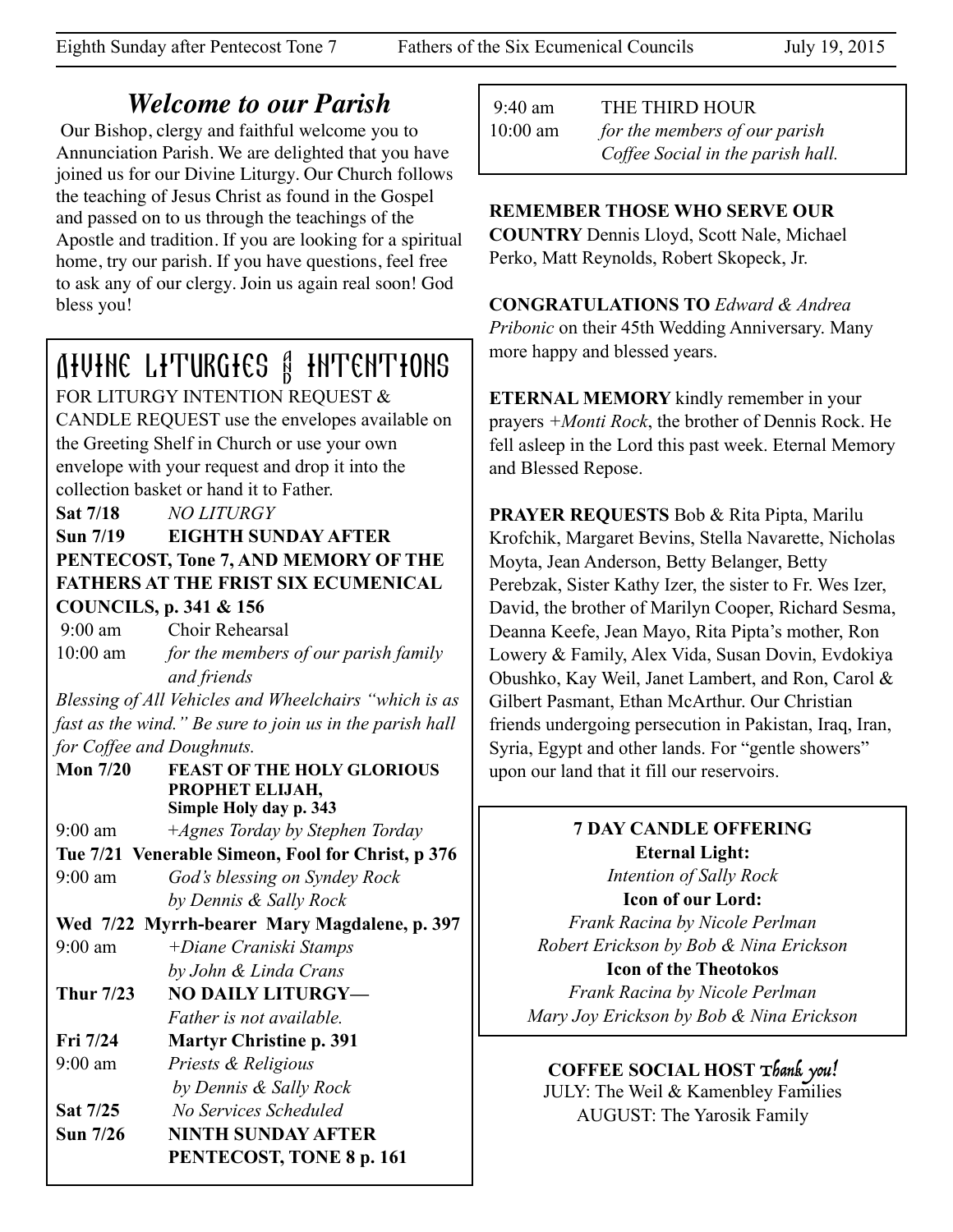#### **READER/CHOIR REHEARSAL SCHEDULE**

| 7/19 | <i>REHEARSAL</i>                | $9:00 - 9:45$ am                  |
|------|---------------------------------|-----------------------------------|
|      | Ron Pasmant                     | 1 Corinthians 1:10-18             |
| 7/26 | $3rd$ Hour 9:40 am              |                                   |
|      | Marc Brown                      | 1 Corinthians 3:9-17              |
| 8/02 | <i>REHEARSAL</i>                | $9:00 - 9:45$ am                  |
|      | Mike Petyo                      | 1 Corinthians 4:9-16              |
| 8/09 | $3rd$ Hour 9:40 am              |                                   |
|      | George Petyo                    | 1 Corinthians 9:2-12              |
| 8/16 | <i>REHEARSAL</i>                | $9:00 - 9:45$ am                  |
|      |                                 | Steve Kopko 1 Corinthians 15:1-11 |
| 8/23 | $3rd$ Hour 9:40 am              |                                   |
|      | Jon Weil 1 Corinthians 16:13-24 |                                   |
|      |                                 |                                   |

**GIFT SHOP** Open after the Sunday Liturgy. See Sue Petyo for more information.

## **Parish Calendar & Upcoming Events**

**TODAY Blessing of Cars** in celebration of the Feast of Saint Elijah after the Divine Liturgy.

## **Mon 7/20 FEAST OF SAINT ELIJAH THE GREAT PROPHET**- simple holy day

9:00 am Divine Liturgy

**7/30 Friday-8/2 Sunday ALIVE IN CHRIST 2015**  Spiritual Retreat for young men and boys. Palomar Christian Conference Center in Palomar Mountain, CA.

**TRANSFIGURATION OF OUR LORD, Solemn Holy Day** Wed 8/5 Vesper/Liturgy…………………..7:30 pm Thu 8/6 Divine Liturgy……………………9:00 am

#### **Fri 8/7- Sun 8/9 16TH ANNUAL PILGRIMAGE** in honor of Our Lady of Perpetual Help at St.

George Parish in Olympia, Washington. For information **[www.olphshrine.com](http://www.olphshrine.com)**

# **DORMITION OF THE THEOTOKOS,**

**HolyDay of Obligation Blessing of Flowers** Fri 8/14 Vesper/Liturgy……………………7:30 pm Sat 8/15 Divine Liturgy……………………9:00 am

**PICTURES NEEDED** We have many photographers in our parish, just look at them all when a picture moment if taking place. Please, please send a copies of your parish pictures to the parish office by way of e-mail or CD for publication in our Light of the West Eparchial Newsletter. annbyzcathchurch@sbcgolbal.net

# **SPECIAL ANNOUNCEMENTS**

## **50/50 RAFFLE RETURNS** See Anne Voytilla

 Here's your chance to be part of the most instant win/win gratification for you and our Church and have a little fun at the same time. Take a moment after EVERY Sunday Liturgy to buy a 50/50 ticket at the Social Hall.

On the last Sunday of every other month, the total accumulation of raffle money is divided between you and our Church.

 *This June/July drawing will be July 26;* each ticket is \$5 or 5 tickets for \$20; tickets can be purchased the day of the drawing and you need not be present; winners will be announced in the parish hall and in our bulletin; see Anne Voytilla at the Social Hall.

#### **CRAFT FARE—Note from Nicole Perlman:**

Anyone interested in being a crafter will know by now, but what the parishioners could benefit from knowing is that a large amount of volunteers will be needed.

Last year, we needed help with set up and food preparation before the event, event day help and after event break down. So, if people can save the date, it would be wonderful. Thank you,

The event is on our church grounds September 26, Saturday from 9:00 am to 4:00pm. Local crafters and artist, food sale, jams, baked goods, raffle, balloon animals, books sale. Open to the Public— Church tours 11am till 2pm. Contact: Nicole at 714-906-9630 [anaheimcraftfair@gmail.com](mailto:anaheimcraftfair@gmail.com)

#### **TITHING AND ATTENDANCE REPORT July 12**

Attendance: Sun: 10:00 am 116 Souls Adult Tithes : \$3,164.00 Youth Tithes: \$9.70 Candles: \$5.00 Peter's Pence Collection: \$30.00 Coffee Social: \$100.00 Principle Reduction: \$635.00 Thank you for your support and love for our Parish. *This week: \$5,000 was paid on our Mortgage Principle thanks to your payments on your pledges.*